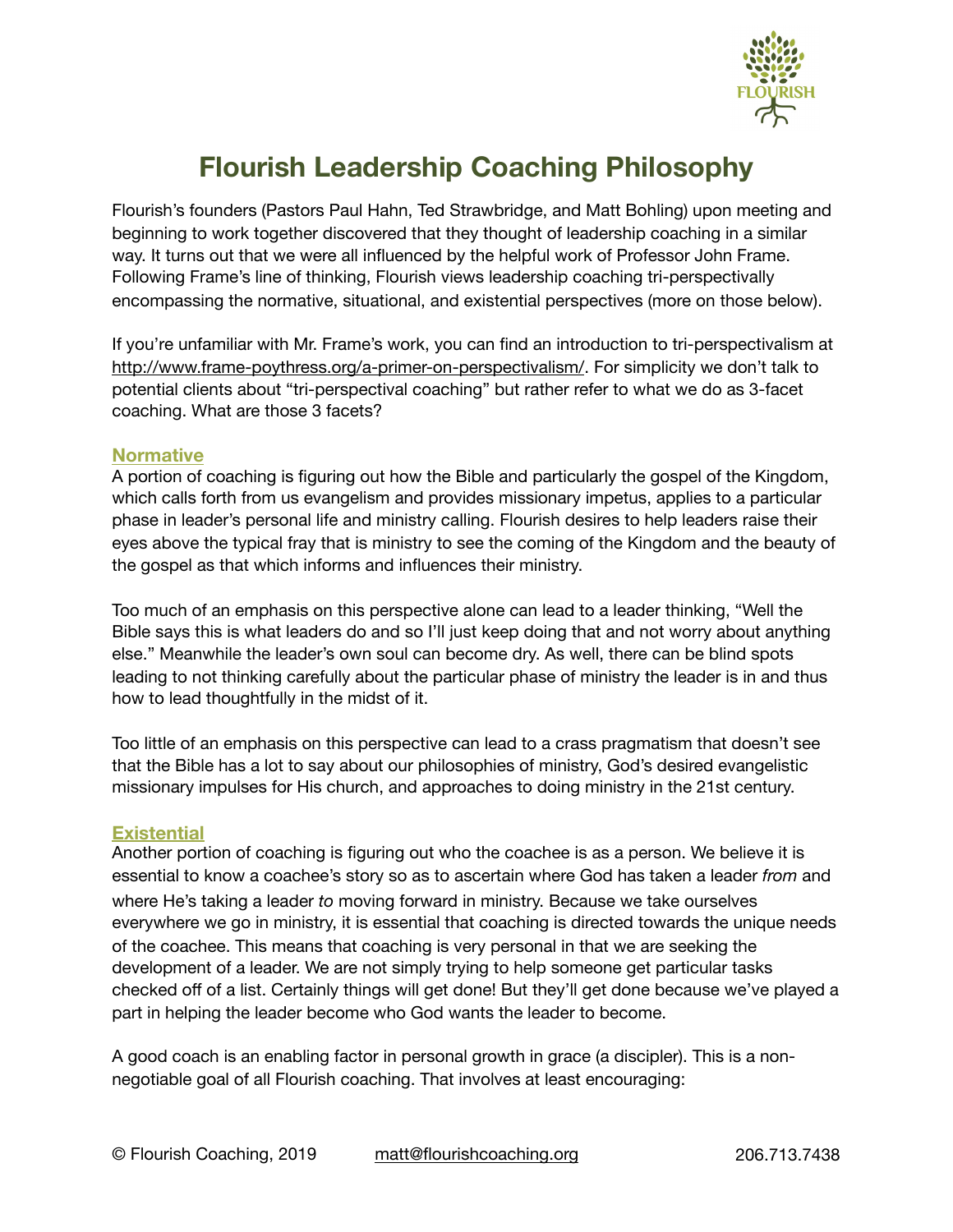- Personal use of the means of grace including Bible reading, meditation, silence, solitude, and prayer including long-form prayer.
- A growing marriage and progress as a parent or grandparent (as applicable).
- An active knowledge of and resistance to besetting sins including repentance when indulged. This is part and parcel of a daily repentance and faith lifestyle.
- An attacking of idols with the far greater satisfaction found in Christ.
- Actively denying the typical "go to" means of salving stress including: immoderate intake of food or alcohol (in those traditions that don't fully abstain from alcohol but refrain from drunkenness), use of pornography or selfish sex within marriage, excessive leisure (i.e. news sites, sports sites, Facebook or other social media, binge-watching Netflix, etc.), excessive work (if driven), excessive exercise, or excessive sleep (if the depressive sort).
- Genuine sabbath consisting of at least 1 full day off per week with no agenda.
- A zeal for growth in bearing the fruit of the indwelling Holy Spirit such that the leader's progress in understanding and applying the gospel to himself is observable (1 Tim 4:15).

Too much of an emphasis on this perspective can lead to a pietism that assumes that if the leader is holy, nothing else needs to be thought about for the ministry to be considered "successful".

Too little of an emphasis on this perspective leads to coaching that can draw leaders forward based on their gifts that quickly outpace their Christian character and maturity. This leads in the end to leaders crashing and burning.

# **Situational**

Each of the letters in the NT was written to congregations with particular situations that were transpiring. Paul's letters to Timothy and Titus reveal that particular situations required situational leadership. Coaching from this perspective attempts to take into account that God is bringing forth His Kingdom through the leader who is ministering in a particular setting which is at a particular phase in its lifecycle of existence. Coaching objectives should focus in part on the coachee thoughtfully addressing the current situation in the congregation or leadership context.

This is the area where most leaders desire coaching. And we are happy to provide it. However, focusing solely on this area has distinct dangers that can tend towards pragmatism or "what works" without sufficient reference to Jesus' perspective on the situation and the state of the leader's heart. Sometimes there can be an urgency to deal with a situational issue that actually flows from another perspective. An example will be provide below for clarity.

Too much of an emphasis on this perspective can cause depression in the leader because frequently ministry is tough and we need the refreshing that comes from hearing that the gates of hell will not prevail against Christ's Kingdom. As well, a coach who is strong in the situational perspective can forget that the coachee may not be. The danger then is that the coach can neglect to tune the coaching to the capacities and gifts of the coachee as he needs to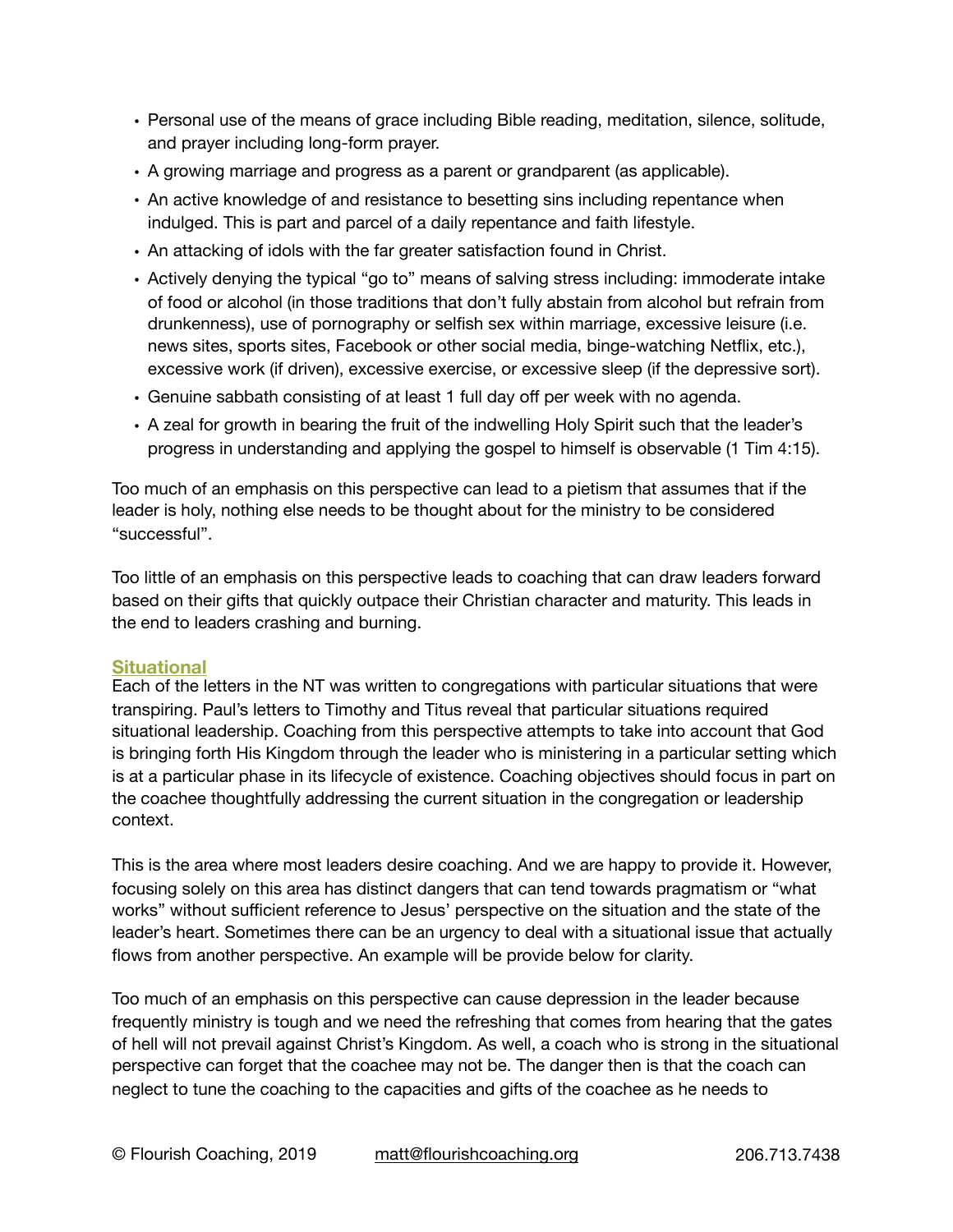approach the situation. Further, if the existential is forgotten, the coach may not realize the coachee is not feeling close to the Lord as challenging situations are approached.

Too little of an emphasis on this perspective in the leader's ministry frustrates those he serves with and primarily serves. Those around the leader can see the painful reality of the situation but the leader either refuses to lead thoughtfully and decisively or leads haphazardly.

Ideally the coach helps the coachee to walk in the power of the Holy Spirit thoughtfully and courageously towards that which needs to be addressed in the leader's context.

# **An Example: Why 3-Facet Coaching is Critical**

A pastor (Flourish coaches other kinds of leaders besides pastors but this an example drawn from our pastoral coaching practice) approached a coach asking for help in starting a small group ministry in the congregation. The coach proceeded to ask some questions of the pastor. The coach's questions with the pastors answers in **bolded green** are listed below.

- Why do you want to start a small group ministry in your church? **"Every church should have small groups. That's what all my buddies say."**
- What would be the purpose of your small groups? **"You know the typical stuff: fellowship, teaching, building community, and becoming better friends."**
- Why haven't you had small groups in the past? **"Now you're going to make me feel guilty… we just haven't prioritized them. We've had Sunday School and Men's and Women's Bible Studies but didn't see a need to move towards them until now."**
- Why is there an urgency now? **"Well… I have an Elder who had a really great experience with a small group in a previous church. They would watch DVD's of their favorite teacher and talk through discussion questions together. He says he really grew through the experience and wants people in our church to have that same experience."**
- I see… You know how we've talked about keeping the outward missionary push of the church in dynamic tension with the inward pull towards fellowship and discipleship? **"Yeah."** I don't see any outward push in what you are envisioning? **"That's right, it would only be something for members and regular attenders. It's important for the groups to form and then close so people can trust each other and grow together."**
- Okay… I think I see what you are thinking. We have a lot to talk about…

What did you observe in this dialogue? A wise coach would have picked up on a few things.

First, the coachee was not internally motivated, drawn by the Lord's coming Kingdom to start small groups. Instead, this was pushed on him by an enthusiastic, well-meaning Elder. The pastor was reacting situationally to something happening relationally that had produced a certain emotional state in the pastor. He had become anxious. This emphasis on small groups was the result of the pastor disquieted existence (existential perspective). In point of fact, it